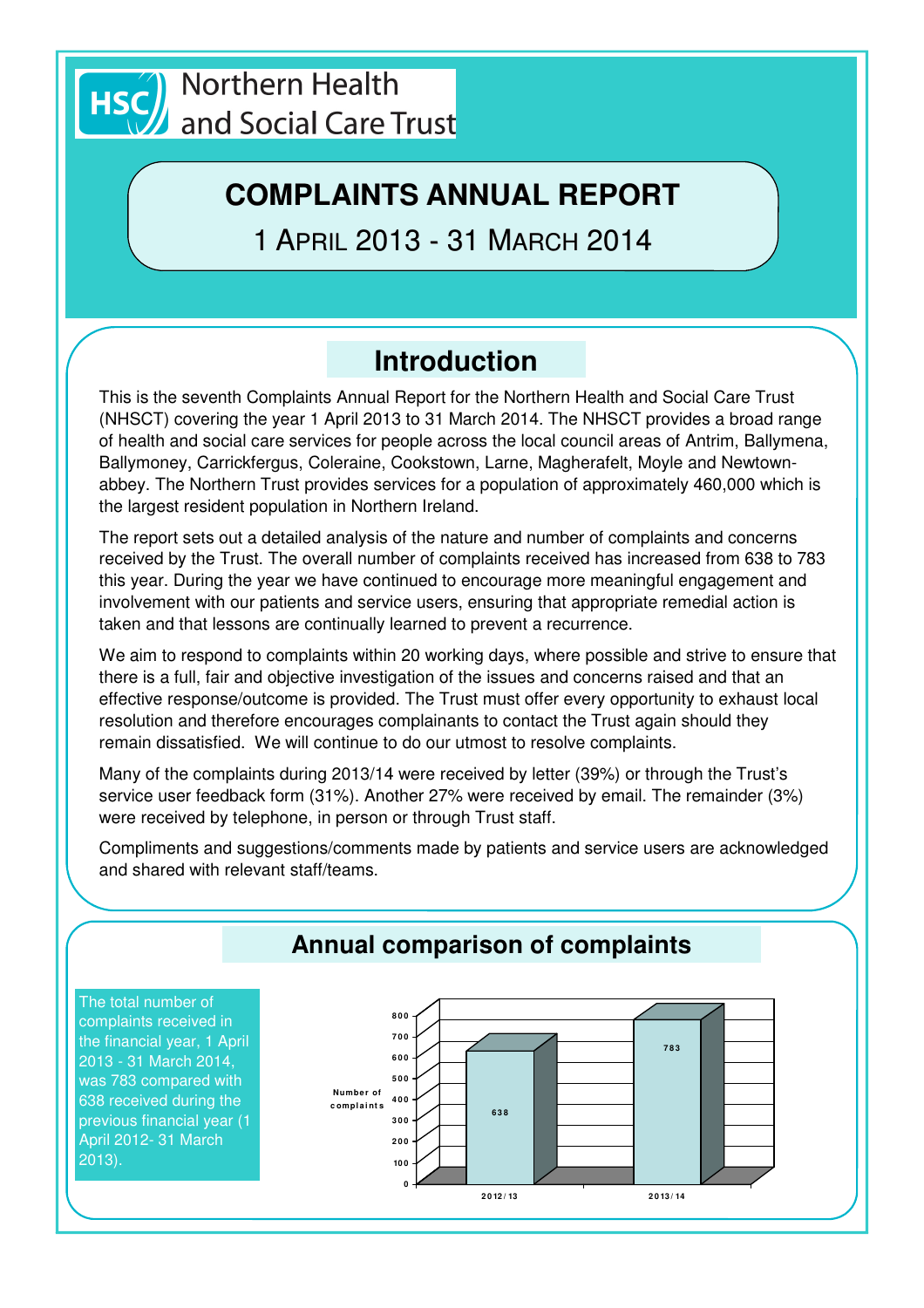## **What our service users complained about**

| <b>Subject</b>                                     | <b>Number</b> | Percentage |
|----------------------------------------------------|---------------|------------|
| <b>Treatment &amp; Care, Quality</b>               | 231           | 27.8%      |
| Staff Attitude/Behaviour                           | 139           | 16.7%      |
| Communication/Information to Patients              | 89            | 10.7%      |
| Professional Assessment of Need                    | 40            | 4.8%       |
| <b>Clinical Diagnosis</b>                          | 34            | 4%         |
| <b>Policy/Commercial Decisions</b>                 | 33            | 3.9%       |
| <b>Waiting Lists, Community Services</b>           | 33            | 3.9%       |
| Appointments, Delay/Cancellation (Outpatient)      | 31            | 3.7%       |
| Discharge/Transfer Arrangements                    | 30            | 3.6%       |
| Contracted Regulated Establishment and<br>Agencies | 28            | 3.3%       |
| Other                                              | 142           | 17%        |

mplaints were ed in total. This es to 830 issues.

783 complaints ed, 58 were ned during the 4 financial year  $(7.4\%)$ .

# **Which Directorates received complaints?**

43.9% of the complaints received during 2013/14 were in relation to services within the Acute Hospital Services Directorate. Specialties across the whole Trust receiving the highest number of complaints included Community/Primary Care, Emergency Medicine, General Medicine, Mental Health Services, Family & Child Care, Outpatients and Acute Facilities.

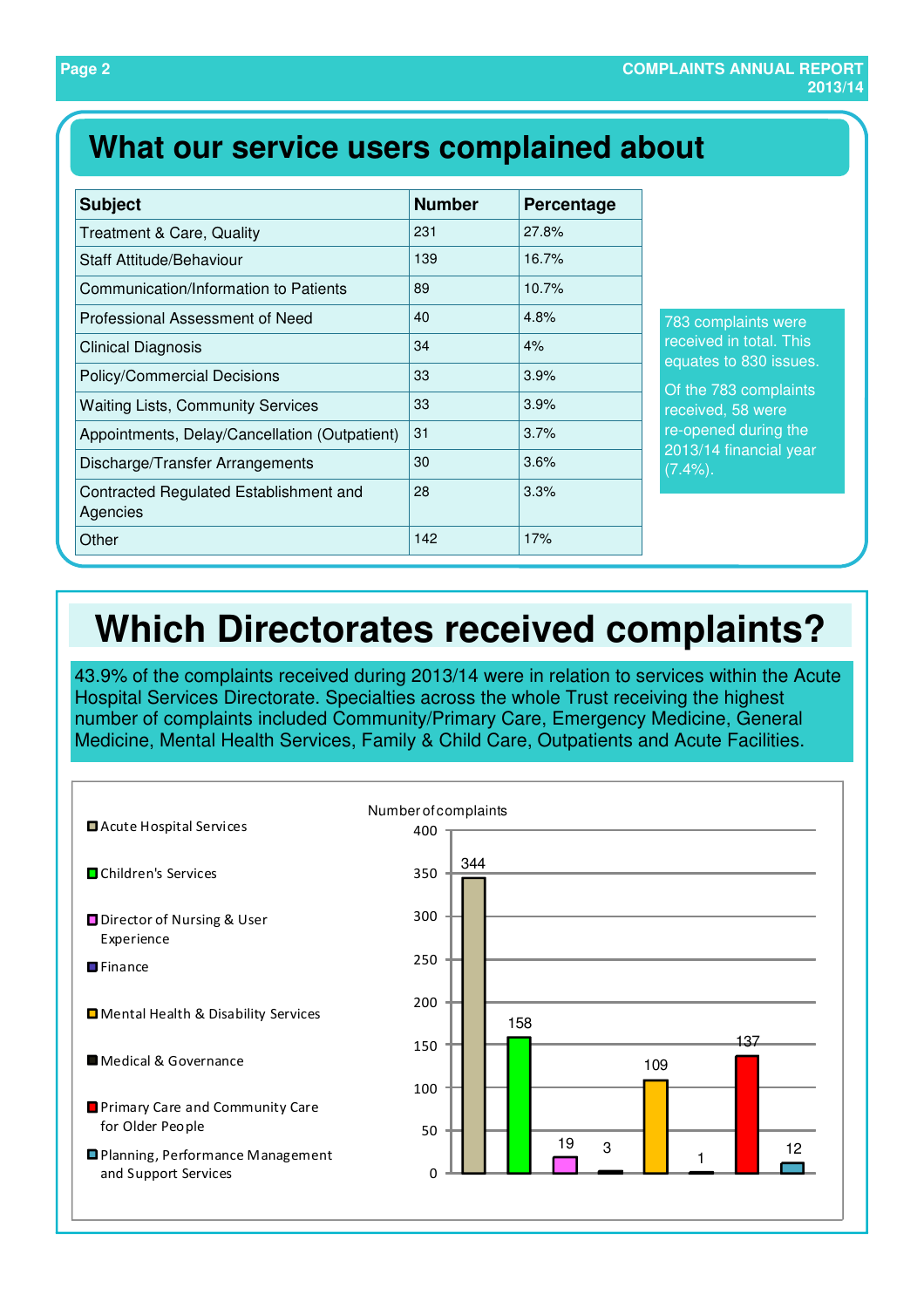### **Response Times**

The HSC Complaints Procedure outlines that complaints should be acknowledged within 2 working days and that complaints should be responded to within 20 working days, if at all possible.

Various factors can impact on the time taken to investigate a complaint such as information may be awaited from other agencies or due to the complexity of the complaint investigation.

| 58% of complaints were<br>responded to within 20 working |                               | Number of complaints | Percentage |
|----------------------------------------------------------|-------------------------------|----------------------|------------|
| days in 2013/14 compared to<br>66% in 2012/13.           | $\vert$ Acknowledged < 2 days | 783                  | 100%       |
|                                                          | Response $<$ 20 days          | 457                  | 58%        |

### **Monitoring, Reporting, Learning**

The Trust values all feedback received from patients and service users including complaints. When there is an identified need to improve our services we will take the necessary actions to ensure these improvements happen.

In order to record and monitor complaints activity, the complaints department is required to maintain a database of complaints and provide regular reports to senior management, directorates, and various Committees within the Governance Accountability Framework including the User Feedback & Involvement Committee. These reports highlight themes and trends across the Trust to ensure learning takes place. The Trust continues to provide monthly monitoring returns to the Health and Social Care Board (HSCB) regarding lessons learned from all complaints closed each month.

An action / learning proforma is completed, where appropriate, for complaints. We use this information to provide feedback to patients, service users and staff on the changes and improvements made.

Complaints are discussed with relevant staff and issues brought to staff meetings where service improvements are agreed. A number of improvements have been introduced during 2013/14 following complaints. Listed below are some examples of learning across directorates:

- A complainant was dissatisfied that when staying with her child she had to sleep on a small upright chair. In response to this complaint a number of reclining chairs were ordered for the ward.
- A complaint was received in relation to catering and the quality of the food provided. The learning from this complaint has now offered patients the opportunity to sample meals and they can be also offered a tour of the kitchen.
- A complaint was received about the lack of communication between the District Nursing Team and General Practitioners. The learning from this complaint resulted in the district nursing team developing and implementing a communication protocol to help improve partnership working between all parties.
- A complaint related to a patient receiving medication late and as a result had an effect on the control of his condition. The learning from this complaint was shared with staff and a Specialist Nurse provided specific training to ward staff to prevent any future recurrences.

66